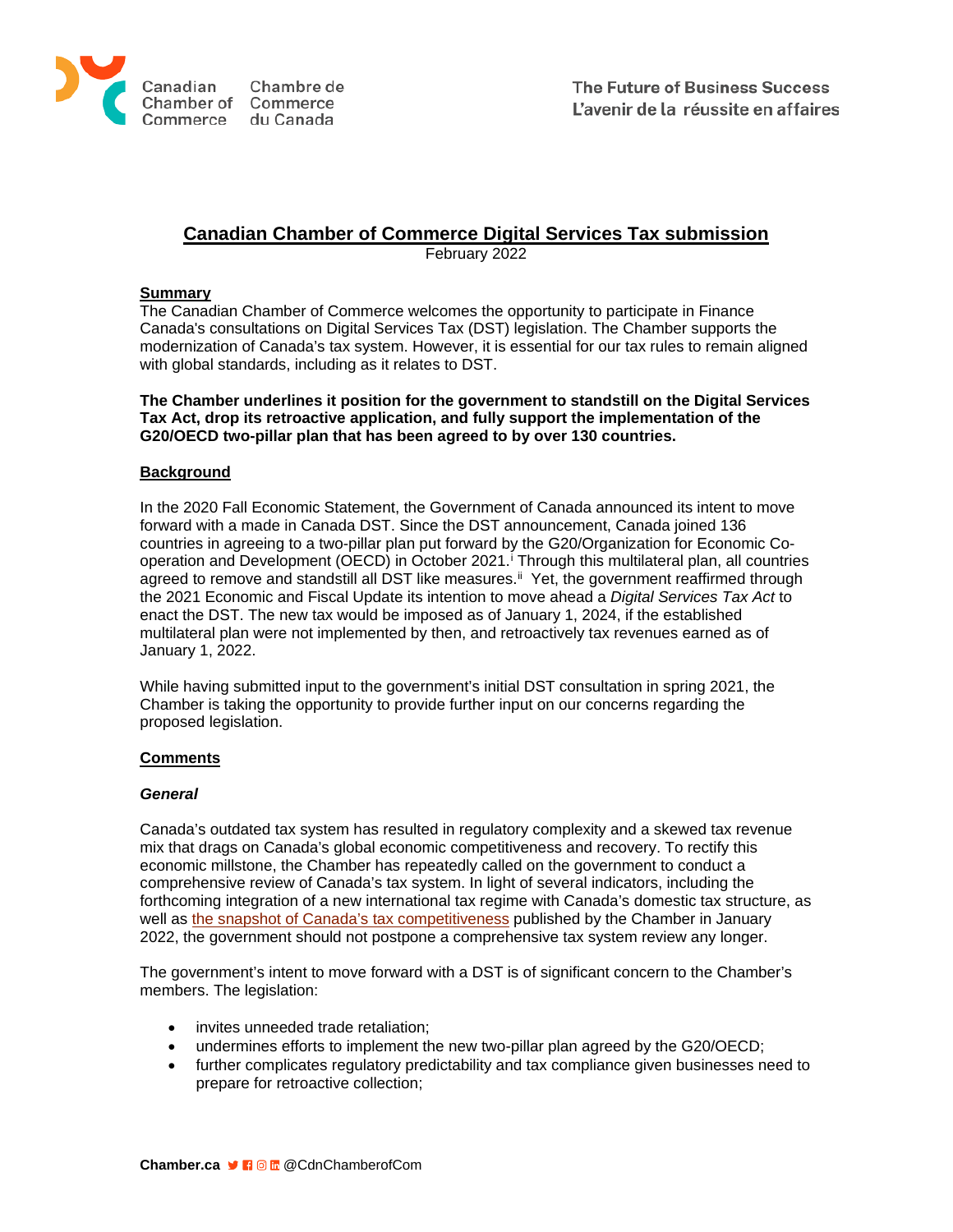

- opens the potential of double taxation of business revenue; and
- affects a wider swath of businesses than conceived.

#### *Risk of trade retaliation*

Throughout the G20/OECD process to develop an Inclusive Framework on Base Erosion and Profit Shifting (BEPS), the United States has consistently opposed unilateral tax measures adopted by countries targeted at non-resident multinational corporations – particularly those with highly digitized business models. The government must take the United States' opposition to unilateral measures seriously. In 2021, the Office of the United States Trade Representative (USTR) threatened retaliatory action on no fewer than eight countries, including Canada, for DST measures. The USTR singled out Canada's Ways and Means Motion on December 15, 2021 and issued a public warning:

*"USTR continues to strongly oppose any new DSTs adopted by our trading partners… If Canada adopts a DST, USTR would examine all options." [iii](#page-3-2)* 

In recent years, the United States has increased its use of tariffs, and other retaliatory actions, to advance its economic interests, including Section 301 investigations on countries that proposed unilateral DSTs. The Chamber urges the government to consider the economic consequences of DST-induced retaliatory tariffs, particularly given the current strain on supply chains.

## *Undermines G20/OECD Efforts to Implement the Two-Pillar Plan*

The government has invested significant efforts through the G20/OECD to develop an Inclusive Framework on BEPS. The Chamber has long supported the G20/OECD process for seeking a multilateral BEPS solution. After much work, a consensus-based two-pillar plan was reached on October 8, 2021, with the G20/OECD to address tax challenges arising from the digitalization of the economy. Among other actions, the plan agreed to by the government called for the removal and standstill of all DST like measures. The OECD's statement on the two-pillar plan states:

*"The Multilateral Convention (MLC) will require all parties to remove all Digital Services Taxes and other relevant similar measures with respect to all companies, and to commit not to introduce such measures in the future. No newly enacted Digital Services Taxes or other relevant similar measures will be imposed on any company from 8 October 2021 and until the earlier of 31 December 2023 or the coming into force of the MLC."*[iv](#page-3-3)

Consequently, the Chamber is concerned that the government's intention to move forward with a DST could undermine the effort of the G20/OECD to implement the new two-pillar plan by encouraging other jurisdictions to introduce unilateral measures.

## *Regulatory Predictability and Complexity*

The Chamber believes one of the easiest and most effective ways to grow the economy is to reduce the burden of paperwork and administrative complexities needed to run a business – of any size. The Chamber's members strongly favour a multilateral solution on BEPS for this reason. Unlike a patchwork of unilateral tax actions, a multilateral tax regime is more predictable and less complex for businesses operating across international borders. A retroactive DST harms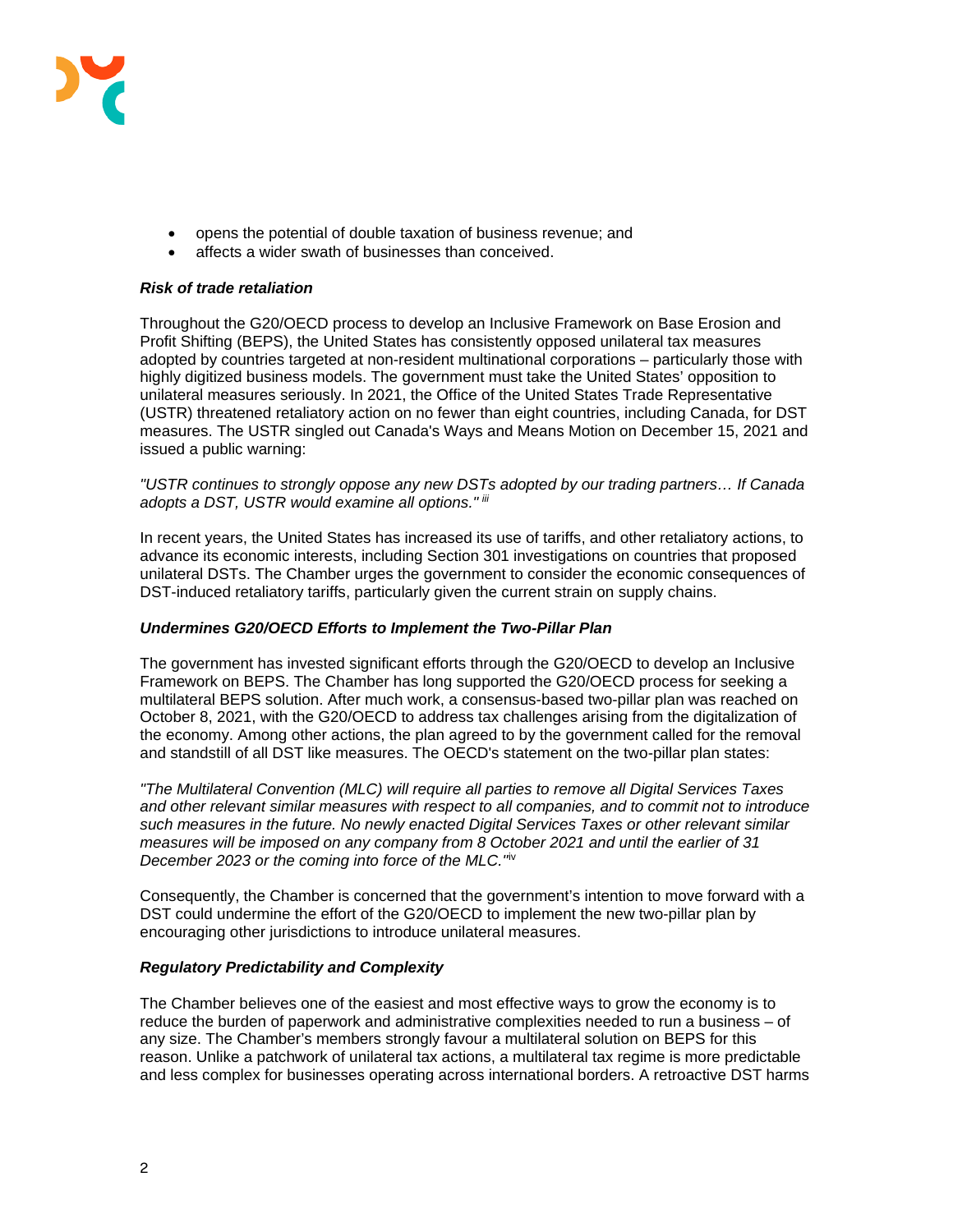

regulatory predictability and increases administrative complexity for a wide swath of businesses operating in Canada.

Additionally, a two-year retroactive application of a new tax - particularly on a subset of the economy - sets a worrisome precedent for the Canadian businesses.

The administrative challenges of this should not be underestimated given companies will need time to design and establish new compliance systems to track transactions that would fall under the scope of the tax. This lead-in time is essential given internal structures for administering this type of tax are not in place as of today. The ability to administer the tax – particularly retroactively – is made complex by uncertainties in the legislation. There are a number of instances in the proposed legislation where definitions and revenue allocations are unclear. These issues are material and significant for companies to be able to accurately calculate taxes owed. (e.g. just two examples for illustrative purposes i) whether ancillary services normally associated with storage and shipping services are included in the definition of storage and shipping; or ii) whether sponsored product listings on an online marketplace are considered online marketplace or advertising revenue).

When administrative guidance is eventually issued, companies covered by the tax will need to calculate their tax liability for months during which they were not collecting the right information and nor did they have the internal processes and IT systems to collate the information. Another example is having the IT mechanisms in place for user location data as outlined in the explanatory notes. The absence of preparedness underlines the unprecedented nature of a tax of this magnitude being retroactively applied in such as manner.

The result of retroactive application will be to force businesses to accrue for this potential liability and set aside funds that could otherwise be deployed productively. This, in effect, means applying the tax now, which as noted earlier goes against the spirit of the two-pillar agreement. This will ultimately have a chilling effect in a variety of sectors.

# *Possibility of Double Taxation*

Presently conceived, the DST may lead to double taxation for qualifying businesses. Without an income tax credit for DST amounts to apply against income tax owed, businesses offering digital services would essentially have their revenue taxed twice – once based on in-scope revenue under DST and again based on taxable income earned from such digital ser[v](#page-3-4)ices. Y The OECD has acknowledged this problem and warned:

*Possibility of over-taxation: In order to comply with its international obligations, a country may be required to apply the tax to both residents and non-residents, and to limit any credit mechanism against other taxes. This may create issues of over-taxation, (for instance, payments for certain e-services may be subject to both an interim measure and corporate income tax) and run counter to the underlying narrative for the introduction of the tax, which is to target supplies of cross border digital services that are not subject to income taxation in the market jurisdiction under existing rules. [vi](#page-3-5)*

Furthermore, if other countries are encouraged to proceed with their own DST, businesses could become liable for DSTs in multiple jurisdictions on the same revenue.